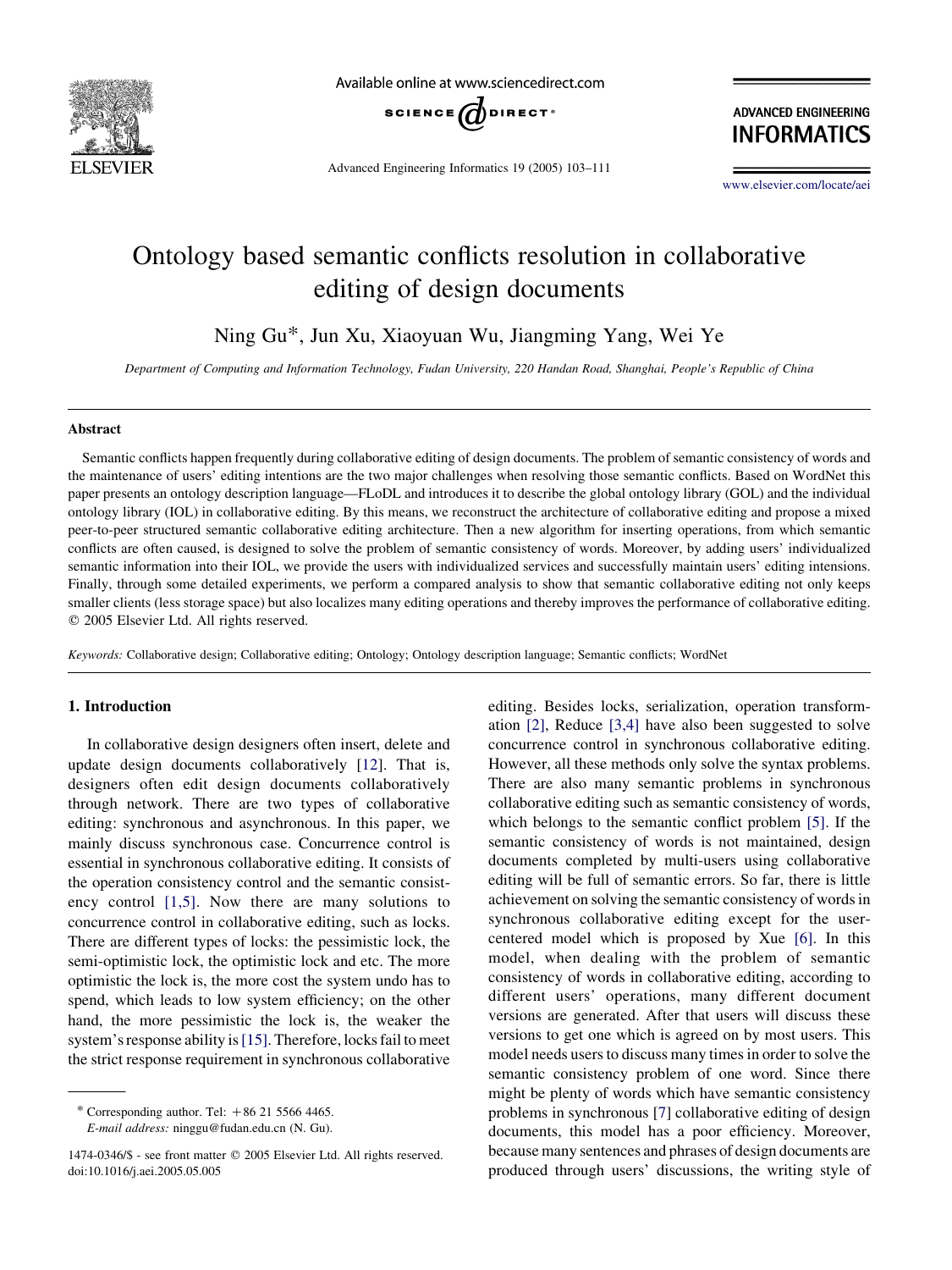the documents may not comply with every single user's own. This is called the maintenance of users' editing intentions problem which is another kind of semantic conflicts. Users will feel uncomfortable due to the strange writing style of documents when they are synchronously collaboratively editing design documents. This will have a bad effect on the quality of documents. Therefore the maintenance of users' editing intentions is also of great importance in synchronous collaborative editing. In this paper, we use ontology in synchronous collaborative editing to solve the above two semantic problems. Ontology is an explicit specification of conceptualization [\[13,16\]](#page--1-0). It has powerful syntax description ability. With the appearance of the ontology description languages such as OIL, SHOE, XOL [\[9,11\]](#page--1-0), ontology can be used in WEB, which further improves syntax description ability of ontology [\[10,13,14\].](#page--1-0) Based on ontology, this paper reconstructs the architecture of collaborative editing. We not only solve the semantic consistency of words efficiently in synchronous collaborative editing of design documents but also provide users with individualized services and resolve the maintenance of users' editing intention problems successfully. As a result, the performance of collaborative editing is fundamentally improved.

This paper first introduces the semantic problems in the collaborative editing of design documents. Then we discuss the ontology description and use ontology library to reconstruct the architecture of collaborative editing. After that, by making some detailed experiments, we perform a compared analysis to show that semantic collaborative editing not only keeps smaller clients (less storage space) but also localizes many editing operations and thereby improves the performance of collaborative editing. Finally, we discuss the future development of collaborative editing.

## 2. Semantic conflicts in collaborative editing of design documents

#### 2.1. The semantic consistency problem of words

Here is an example: suppose there is a sentence 'Tom will buy a' in the initial design document. Two users are editing this document using the traditional collaborative editing. User  $S_1$  adds 'bike' after 'a' in this sentence and user  $S_2$  adds 'bicycle' at the same position. If these operations are performed by traditional algorithms, this sentence will be 'Tom will buy a bike bicycle' which is a wrong sentence. However, user  $S_1$  and  $S_2$  both want to write the sentence 'Tom will buy a bike (bicycle)'. This is a semantic consistency problem of words [\[5\],](#page--1-0) which is quite common in collaborative editing of design documents.

#### 2.2. The maintenance of user's editing intention

After solving the semantic consistency of words, the writing style of the design documents completed by collaborative editing may not comply with writers' own expression styles, that is, users' editing intentions may not be maintained. For example, while user  $S_2$  adds 'bicycle' but the sentence is changed into 'Tom will buy a bike'. Only when he knows that 'bicycle' and 'bike' are synonyms and does not care such replacement will he accept this sentence. However, if he prefers to use 'bicycle' or he does not know the word 'bike', he will not accept this modification. So we should provide users with individualized semantic services to meet the need of different users' editing intentions. We call these individualized semantic services the maintenance of users' editing intentions, which is also of great importance in collaborative design editing.

#### 3. Semantic collaborative editing

### 3.1. The ontology description in semantic collaborative editing

In semantic collaborative editing, we use WordNet to resolve the semantic conflicts. WordNet is a semantic network of concepts organized as taxonomy. It can describe the connotations and relations of concepts in conceptualization and is a huge ontology resource [\[17\]](#page--1-0). Originally, it was designed on the grounds of psycho-linguistic, trying to simulate the way concepts are organized in human brain. However, its broad applications in the field of Natural Language Processing have led to the opening of its ports in the official languages in the European Union, and in many other languages such as Catalan and Basque. In order to satisfy the needs of different fields, WordNet has been developed very intricately [\[18\]](#page--1-0). To meet the strict requirement on response time in semantic collaborative editing, we improve WordNet by designing a Four-Layered ontology Description Language, FLoDL. In this paper, we use FLoDL to describe the ontology in WordNet. Compared with WordNet, FLoDL is a concise ontology description language. It adopts the knowledge description method of framework theory and conforms to XML syntax, which makes it easy for computers to process and for users to understand.

FLoDL has four layers: object layer, attribute layer, definition layer and relation layer. Object layer describes the relation between the connotation concepts of objects and their different representations. Attribute layer describes objects' attributes, each of which includes an attribute name and its corresponding value. Definition layer defines objects in informal natural language. Relation layer describes the relation among different objects in ontology. This paper mainly discusses the object layer. But relation layer is also covered so as to give a comprehensive description of ontology. Object layer description is based on concepts, connecting different names and representations that belong to the same connotation concepts together. One concept may have different terms and representations. In this paper,